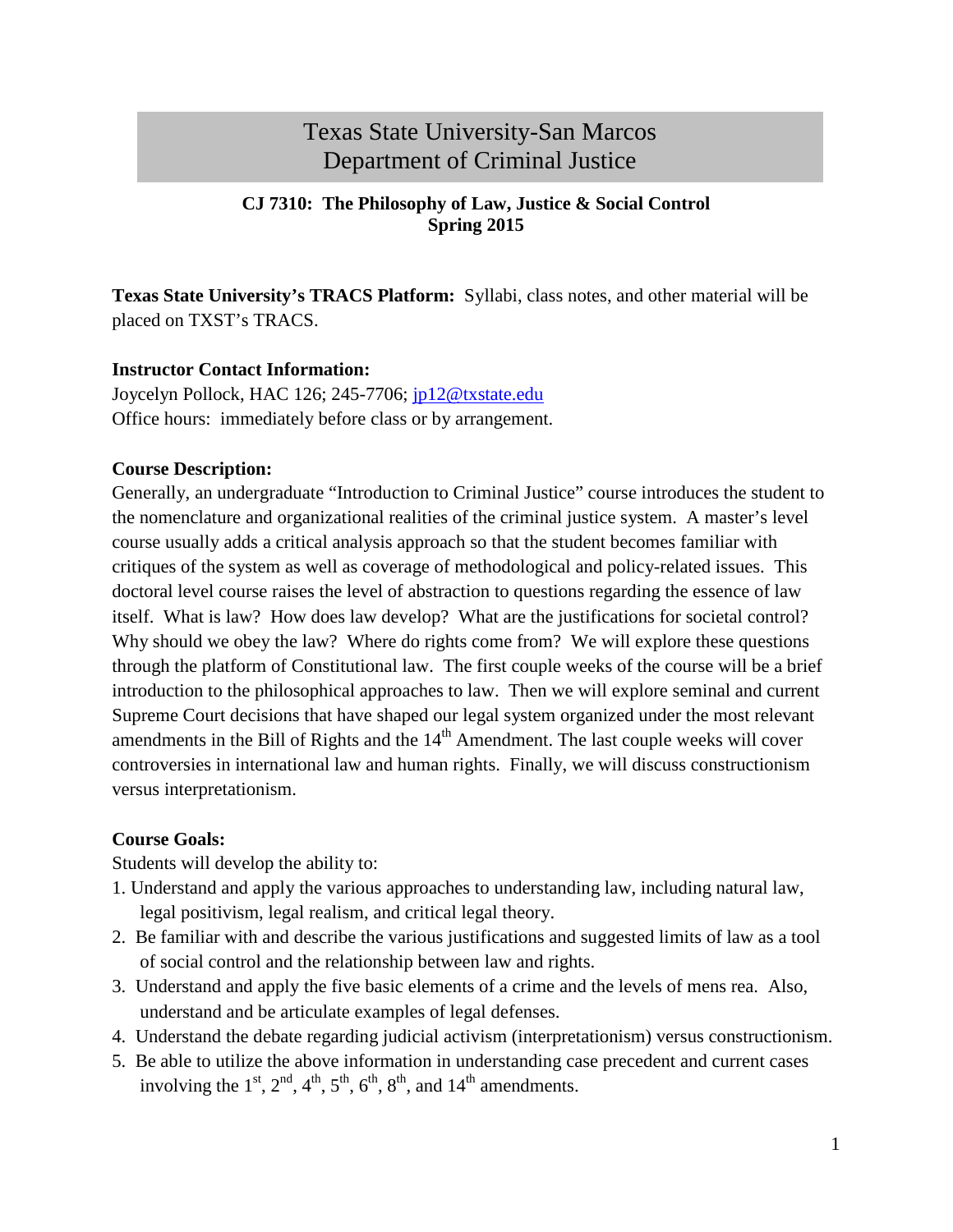# **Required Texts**

*Philosophy of Law: A Very Short Introduction.* Raymond Wacks. (Oxford Univ Press, 2014) (This is a very small "pocket" sized book giving you just the basics of philosophy of law. It was about \$11 for a new one on Amazon.)

*Packing the Court: The Rise of Judicial Power and the Coming Crisis of the Supreme Court*, James MacGregor Burns (Penguin, 2009)

*The Case Against the Supreme Court,* Erwin Chemerinsky (Viking, 2014)

Various articles, cases, and youtube.com videos will also be required as indicated in folders titled by the week and topic area. They may be posted on TRACS, via hyperlink, through LEXIS-NEXIS or some other search engine, or they may be Xeroxed handouts.

# **Class Format, Attendance and Participation**

The class is designed as a seminar and each student must be an active participant in every class. Each student is responsible for each reading assigned for that class period. If a student is unprepared, he or she will be counted as absent.

# **Academic-Scholastic Dishonesty and Disabilities Statement**

The School of Criminal Justice follows the university dishonesty policies. Please be aware of them. A hyperlink is provided here: [http://www.txstate.edu/effective/upps/upps-07-10-01.html.](http://www.txstate.edu/effective/upps/upps-07-10-01.html)

Students with disabilities are asked to contact the Office of Disabilities Services who will then coordinate any necessary accommodations: [http://www.txstate.edu/effective/upps/upps-07-11-](http://www.txstate.edu/effective/upps/upps-07-11-01.html) [01.html.](http://www.txstate.edu/effective/upps/upps-07-11-01.html)

# **Grading**

# **Participation:**

Attendance + participation …………………………………………………… 100 (25%) Attendance: after the first absence, all others will detract from the student's grade Participation: any time the student is unprepared will count as an absence; being unprepared means not being able to talk knowledgeably about the readings assigned for that class period and/or not have the study review questions answered in preparation for class.

**Seminar Paper:** ……………………………………………………………… 100 (25%) 20 pages. Choose a criminal justice related Supreme Court case that is either on the docket this year (October 2014 term), or a case decided last year and provide an extensive analysis of case precedent, predicted outcome (if it has not been decided), and anticipated progeny (cases that will come next and how they will be decided). Provide a section analyzing the Supreme Court's opinion utilizing at least one of the legal philosophies presented in the course. Format will follow *APA* style (not law review style) as explained via OWL website: [http://owl.english.purdue.edu/owl/resource/560/05/.](http://owl.english.purdue.edu/owl/resource/560/05/)

# **ALL LATE PAPERS WILL BE PENALIZED 10 POINTS PER DAY.**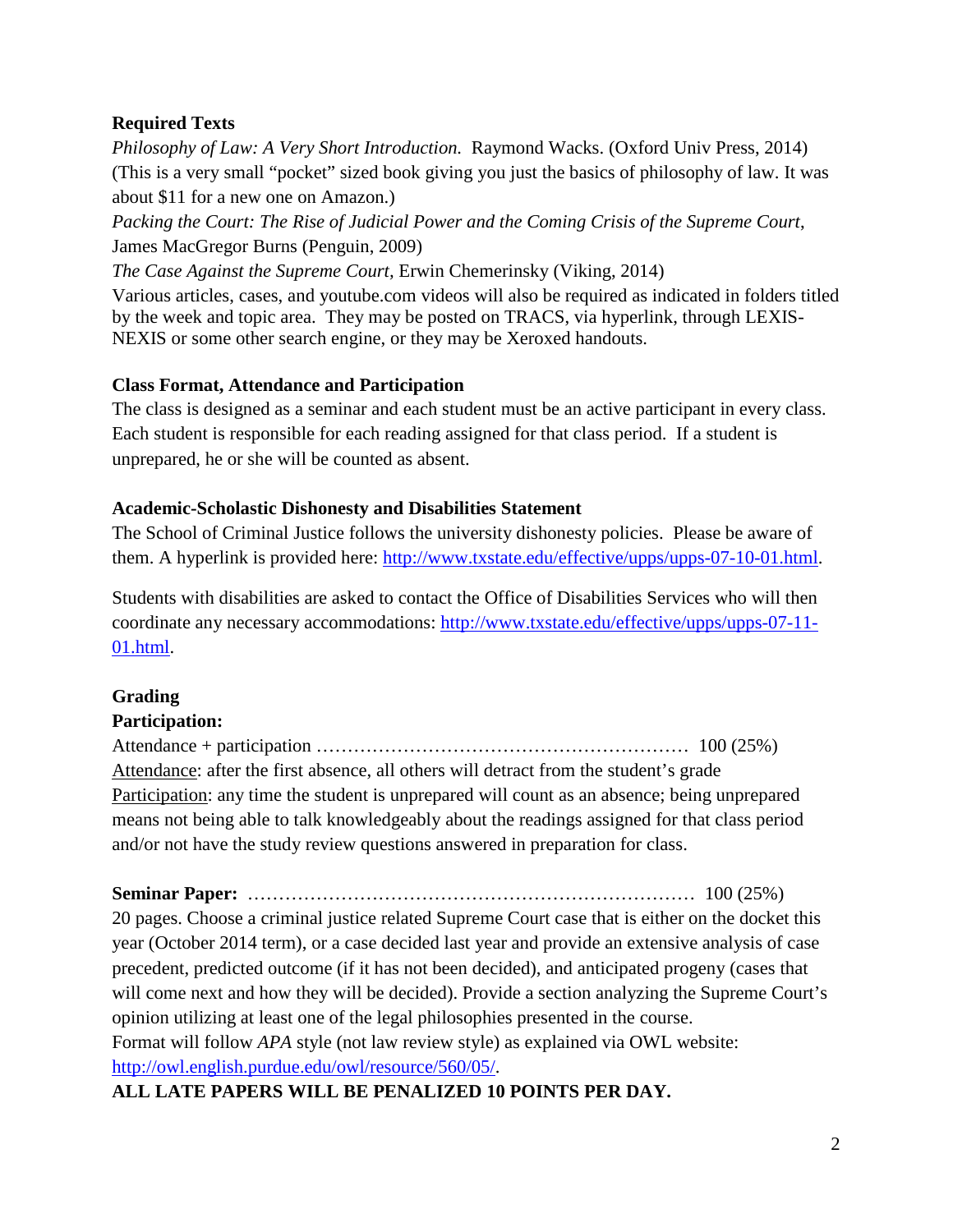#### **Paper deadline: April 16, 2015.**

**Mid-Term** ……………………………………………………………………… 100 (25%) The test will be essay and cover the broad range of material in the first half of the course. Grading will be based on content and writing ability.

**Final** ……………………………………………………………………… 100 (25%)

The final will be essay and comprehensive, although with a greater emphasis on material in the second half of the course.

# **Grading Scale**

Grades will be assigned according to the following percentages:

- A 100%-90%
- B 89%-80%
- C 79%-70%

#### **Tentative Course Outline (Short Version)**

#### **For specific readings, see "Week" folders in TRACS**

# **Week 1, Jan 26: Introduction to course and review syllabi. Brief introduction to legal philosophy (lecture). Brief explanation of law and how to read cases. Diagnostic exam.**

# **Week 2, Feb 2: Natural Law and Positivism**

#### *You should be able to:*

**1. Define natural law and identify major theorists and their contributions.**

**2. Define positivism and identify major theorists and their contributions.** 

#### **Week 3, Feb 9: Legal Realism and Critical Legal Theory**

#### *You should be able to:*

**1. Describe the definition, origins, and major theorists and writers in the area of legal realism and critical theory.**

**2. Apply all four legal philosophies to a legal issue or case.**

# **Week 4, Feb 16: The Limits of Law & Origin of Rights**

#### *You should be able to:*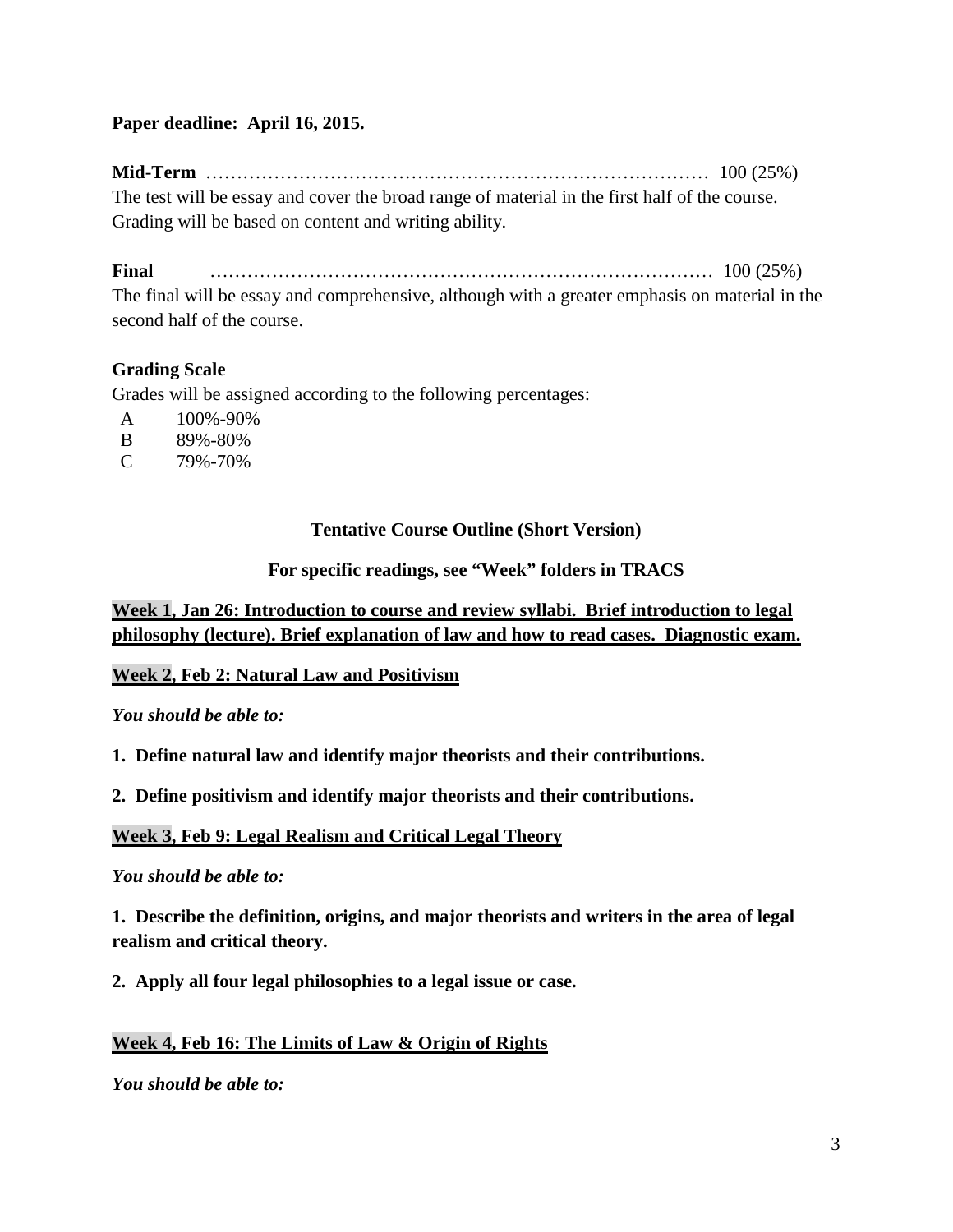**1. Describe and provide examples for the justifications/rationales for law.**

**2. Identify the five elements of a crime (including when omissions can form** *actus reus* **and the different types of** *mens rea***). Be able to distinguish specific intent versus general intent crimes.**

**3. Describe legal defenses/excuses to culpability.**

**4. Discuss where rights come from according to case law and legal philosophy.**

**5. Relate the idea of civil disobedience to rights and legal philosophy. Be able to defend when (if ever) civil disobedience is justified.** 

#### **Week 5, Feb 28: Incorporation, First Amendment & Privacy**

#### *You should be able to:*

**1. Understand selective and total incorporation, and be familiar with seminal cases.**

**2. Analyze First Amendment cases with precedent cases and apply the legal tests to weigh individual rights against governmental objectives; specifically, distinguish between strict scrutiny and rational relationship tests.**

**3. Understand where our rights of privacy come from and be familiar with relevant case law. Be able to analyze a privacy case by applying the appropriate legal tests.**

# **Week 6, Mar 2: Catch-up & study for final**

**ACJS is this week. This class day will be left flexible for catch-up. If we don't need it, we will cancel or study sessions may be arranged for the mid term.**

# **Week 7, Mar 9: MID-TERM**

# **Week 8, Mar 16: SPRING BREAK!!!!!!!!**

# **Week 9, Mar 23: Fourth Amendment**

*You should be able to:*

**1. Define what is and is not a search and what the exceptions to the Fourth Amendment requirements for a warrant.**

**2. Distinguish between the three levels of detainment and the levels of proof required for each.**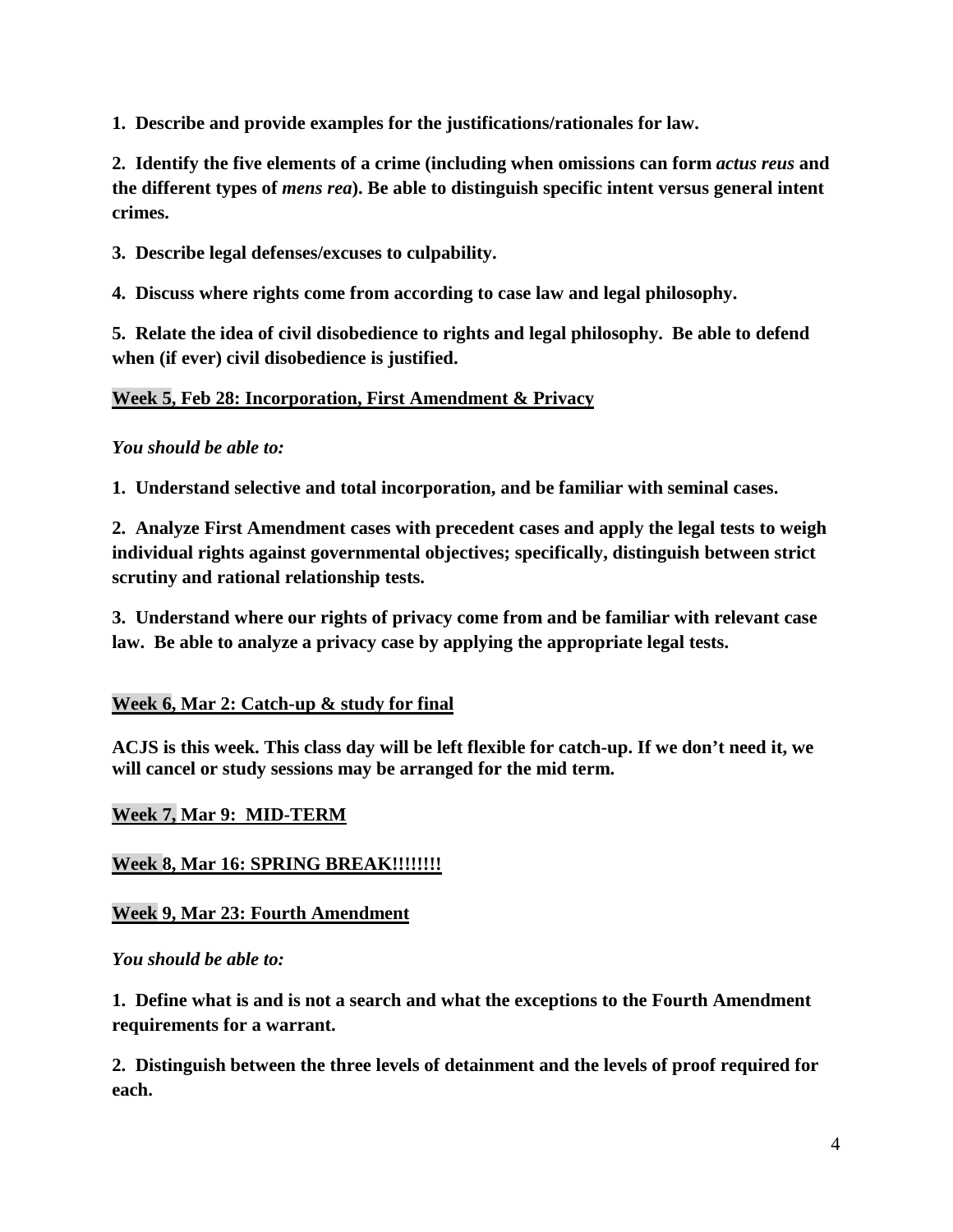**3. Analyze a 4th Amendment search or seizure issue using case precedent and appropriate legal tests.**

**4. Describe the source and rationale for the exclusionary rule, along with the exceptions to the exclusionary rule and relevant case law.**

# **Week 10, Mar 30: Fifth Amendment.**

# *You should be able to:*

**1. Explain the distinction between testimonial and physical evidence in 5th Amendment jurisprudence.**

**2. Explain when the Miranda right speech must be given to the defendant and describe the exception to the exclusionary rule relative to 5<sup>th</sup> Amendment violations.** 

# **Week 11, Apr 6: Sixth Amendment**

# *You should be able to:*

**1. Describe the parameters of**  $6^{th}$  **Amendment "trial rights."** 

**2. Explain the "critical stage" test for Sixth Amendment rights and utilize case law to answer any question of whether the right to an attorney attaches.**

**3. Apply the "Strickland" test for attorney competence.**

# **Week 12, April 13: 8th & 14th Amendment - Due Process**

# *You should be able to:*

**1. Apply the definition of cruel and unusual punishment to various fact situations to determine if a violation of rights has occurred.**

**2. Use 8th amendment jurisprudence to address capital punishment of juveniles and others with some form of incapacity.**

**3. Distinguish between procedural and substantive due process rights from 14<sup>th</sup> Amendment jurisprudence.**

**Week 13, April 20: International Law, International Criminal Court (Universal Human Rights) & Torture**